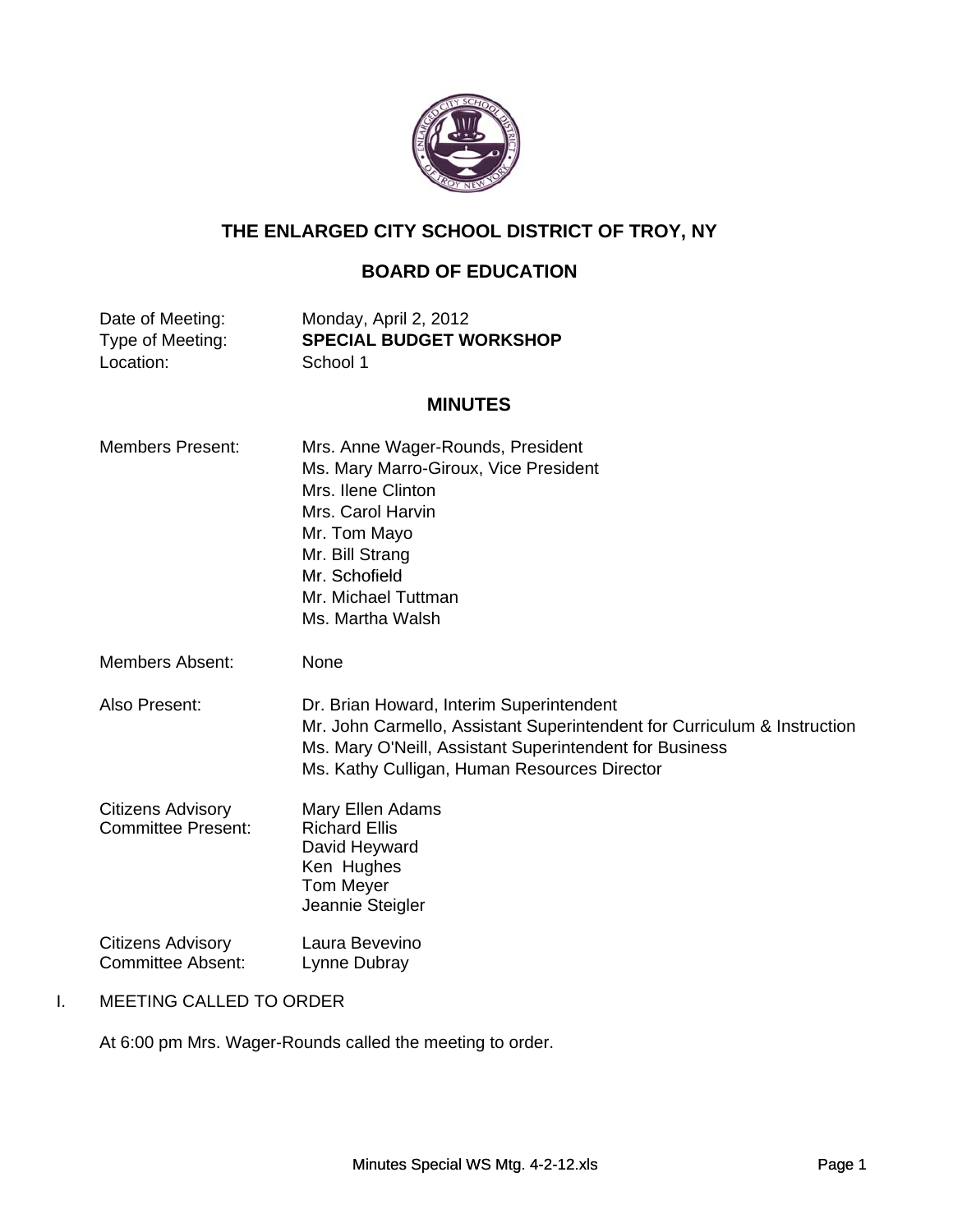#### II. EXECUTIVE SESSION

Mrs. Wager-Rounds made a motion to move to Executive Session for the purpose discussing a personnel contractual matter. Dr. Howard, Mr. Carmello, Ms. Culligan, Ms. O'Neill also attended.

#### III. PUBLIC SESSION

At 6:35 pm Mrs. Rounds called the public session to order with the Pledge of Allegiance.

#### IV. ACTION ITEMS

#### A. BOARD RESOLUTIONS

**Mrs. Wager-Rounds made a motion to approve Item 1. Second: Ms. Marro-Giroux Carried: 9-0**

#### 1. Appointment of Impartial Hearing Officer

BE IT RESOLVED, that the Board of Education of the Enlarged City School District of Troy hereby appoints Mary Anne DiMeo as Impartial Hearing Officer for parent requested hearing regarding special education services.

#### **Mrs. Wager-Rounds made a motion to approve Item 2. Second: Ms. Marro-Giroux Carried: 9-0**

2. Designee to Appoint Impartial Hearing Officers

RESOLVED, that the Board of Education of the Enlarged City Scholl District of Troy hereby designates the Superintendent of Schools to appoint impartial hearing officers when necessary to comply with the due process requirements of the IDEA and 8 NYCRR section 200.5.

## V. NON-ACTION ITEMS

## A. BUDGET DEVELOPMENT

1. Budget Draft 4

Dr. Howard made a powerpoint presentation on the school budget. He discussed changes made since last meeting on March 21st. All items have been included such as retirements, fuel costs, salaries, etc. We are \$5 million above previous year with 11.5 percent tax increase. There is savings from removing a team at DMS and positions will not be filled from retirements. We must reduce substitute costs.

We have a large number of reading teachers. Dr. Howard recommended reducing 12 reading teachers but adding 3 elementary teachers and 1 literacy coach. Retirements will result in 5 teachers savings. Reading teachers will need professional development this summer.